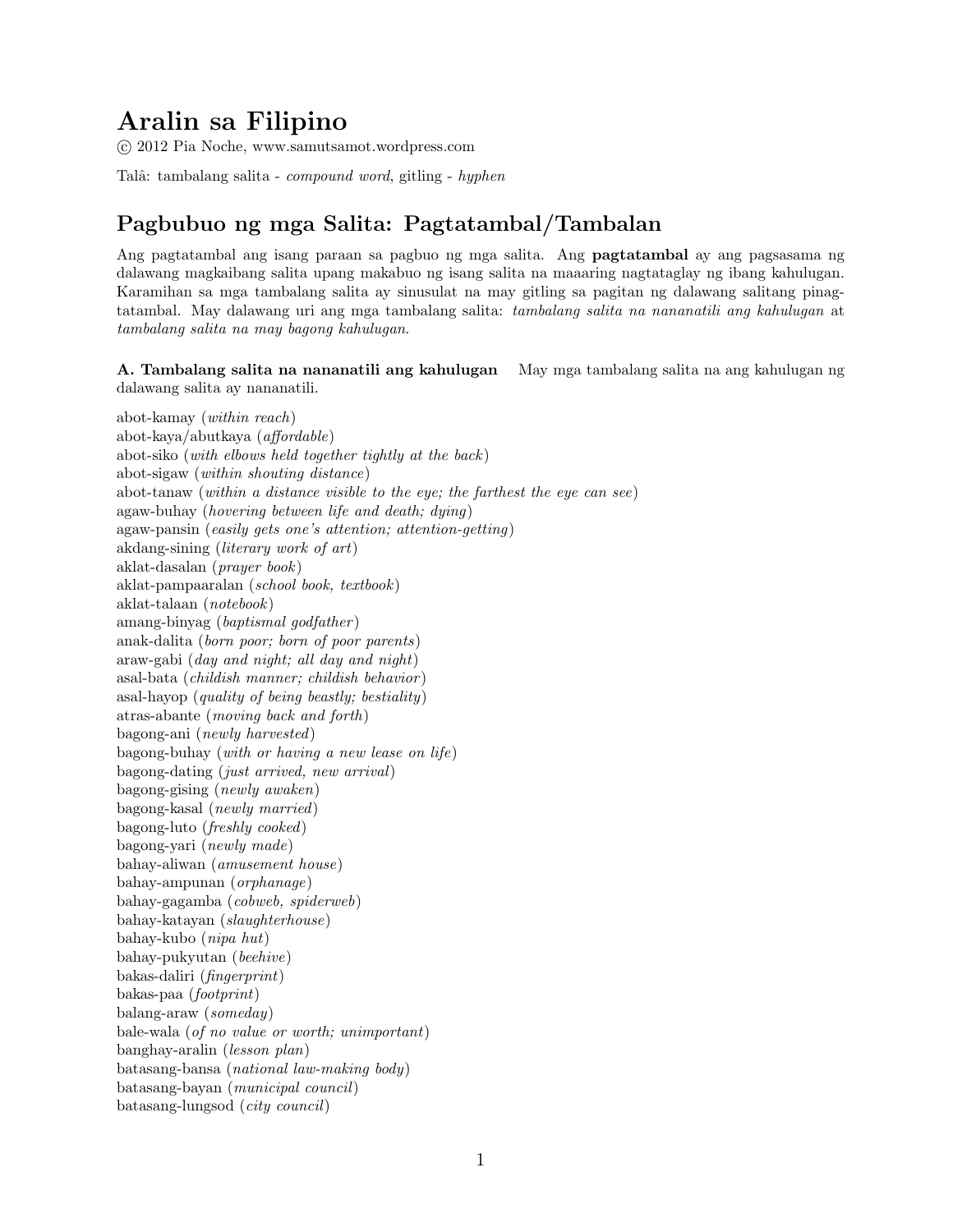batong-bakal/batumbakal (iron ore, lodestone) batong-hiyas/batong hiyas (precious stone, gem; jewel) bayad-pinsala (payment for damage done) bayad-utang (payment for a debt) baybaying-dagat (seashore) bigay-alam (notification) bigay-daan (the act of giving way; an opportunity given to someone) bigay-galang (show of respect) bigay-katwiran (justification) bigay-todo (full exertion of one's effort or ability) biglang-yaman (a person who has suddenly become rich) bigyang-buhay (animate; give life to) bukang-isip (open-minded) bukas-loob (sincere, wholehearted) bukas-puso (openhearted, candid, frank, sincere) bungang-isip (product of the mind; fiction) bungangkahoy (fruit of a tree) bunsong-anak (youngest child) daluyang-luha (tear duct) damong-dagat (seaweed) doble-kara (two-faced, deceitful) gawang-kamay (handmade) gawang-tao (man-made) guhit-kamay (hand drawn) habang-buhay (lifelong) hampasang-alon (shore, shoreline) hubog-kandila (candle-shaped) hubo't-hubad (completely naked) hugas-bigas (washing or the liquid used for washing hulled rice) hugis-puso (heart-shaped) hukbong-karagatan (navy) hukbong-panghimpapawid (air force) hukbong-sandatahan (armed forces) humigit-kumulang (more or less, about) inang-bayan (motherland, native land) inang-binyag (baptismal godmother ) inang-kasal (godmother at a wedding) inang-wika (mother tongue, native language) ingat-yaman (treasurer ) ingatang-yaman (treasury) isip-bata (immature) kabutihang-loob (kindness; courtesy) kakitirang-isip (narrow-mindedness) kalapit-bayan (neighboring town) labas-pasok (the act of repeatedly going in and out again) laglag-luksa (the day which marks the end of a mourning period) lakas-loob (courage) lamang-dagat (resources from the sea) lamang-loob/lamanloob (giblets) lampas-tao (taller than the average person) ligaw-tingin (wooing or courtship expressed in meaningful looks) manhik-manaog (the act of repeatedly going up and down the stairs) nakaw-tingin (stealing a glance at somebody) pakitang-gilas (the act of showing one's gallantry or excellence to impress others)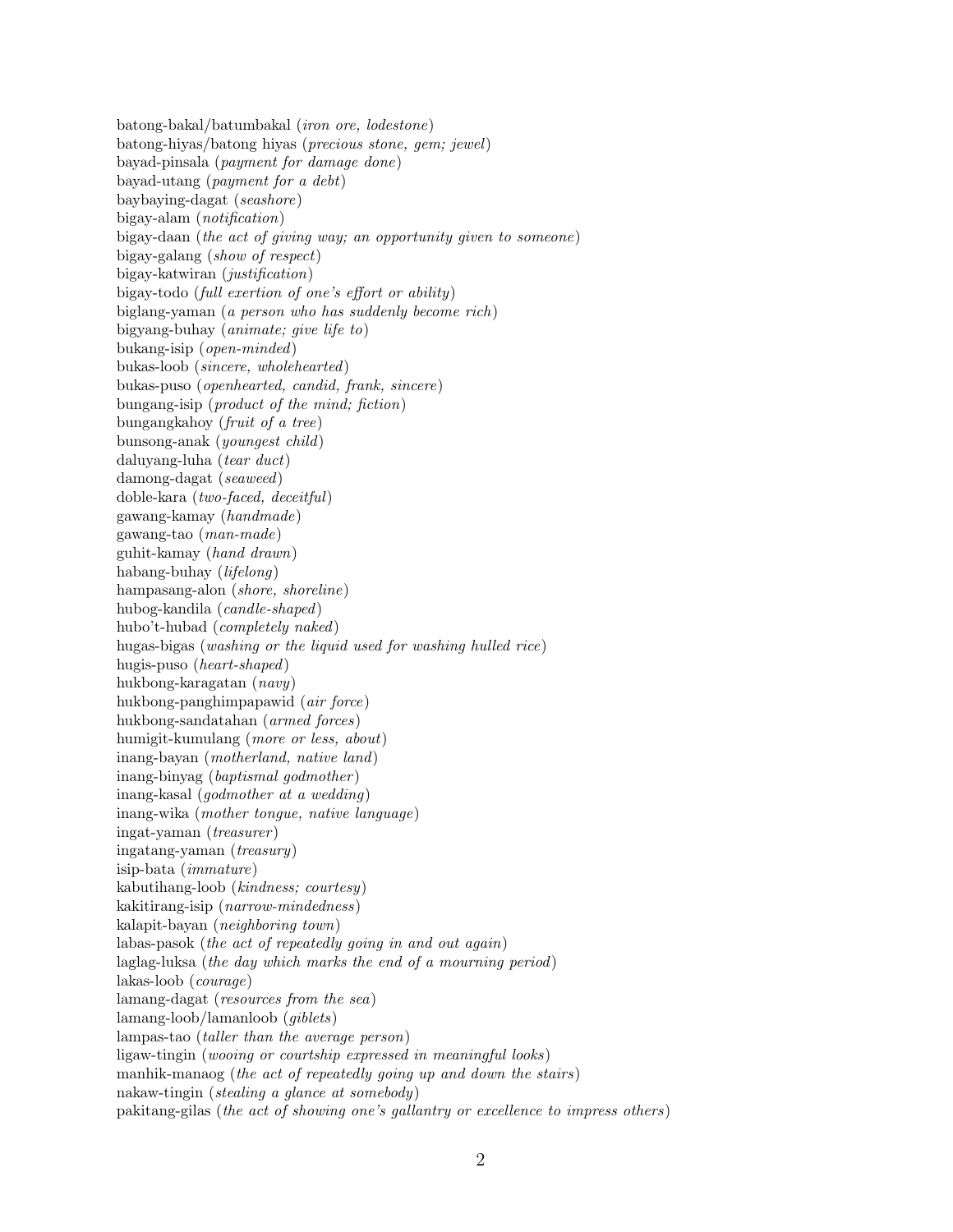pakitang-loob (show of kindness or concern) pantay-balikat (as high or as tall as the height of one's shoulder ) pantay-kawayan (as high as a standing bamboo) panukalang-batas (proposed law, bill) paroo't-parito (to-and-fro, back-and-forth) patay-gutom (always very hungry; deadly hunger ) paunang-bayad (down payment) paunang-salita (introduction) pikit-mata (with closed eyes; blindly) pulot-pukyutan/pulut-pukyutan (honey from bees or from the honeycomb) punong-bayan/punungbayan/punumbayan (town mayor; provincial capital) punong-guro (head teacher; principal) punong-kahoy/punungkahoy (tree) punong-lungsod (capital city) punong-tanggapan (head office; main office) salingwika/salinwika (language translation) samaing-palad (to be unlucky or unsuccessful) sampay-bakod (clothes hung to dry on a fence) sawing-palad/sawimpalad (to be unfortunate; meet with a misfortune) silid-aralan (classroom) silid-aklatan (library) silid-tulugan (bedroom) sinag-araw (rays of the sun, sunshine) sinag-buwan (moonlight) sulat-kamay (penmanship, handwriting; hand-written) suring-aklat (book review) tabing-dagat (shoreline) takdang-aralin (assigned lesson; assignment) takdang-araw (scheduled or assigned date) takip-mata/takipmata (eyelid) taong-bahay (a person left in the house or office) taong-bayan/taumbayan (people living in a town; the public) taos-puso/tauspuso (heartfelt, sincere) tawid-dagat (the act of sailing across the sea) tiklop-tuhod (on one's bent knee) tubig-alat (saltwater ) tulak-kabig (a push-and-pull movement) ubos-kaya/ubus-kaya (with all of one's might or ability) ulilang-lubos (referring to a person whose parents are deceased; a person with no living relatives) utang-na-loob (debt of gratitude)

sa kahulugan ng dalawang salita na pinagtatambal.

B. Tambalang salita na may bagong kahulugan May mga tambalang salita na ang kahulugan ay iba

abot-agaw (dying; almost exhausted or used up) abot-kisap (continuous or rapid winking) agaw-dilim (twilight, dusk) agaw-liwanag (dawn, daybreak) agaw-tulog (the state or condition of being half-asleep) akdang-guro (masterpiece) akyat-bahay (theft or robbery in a victim's house) alilang-kanin (a servant who works without pay) alsa-balutan (sudden departure with all of one's things because of disgust or feeling of being unwanted) anak-araw (albino)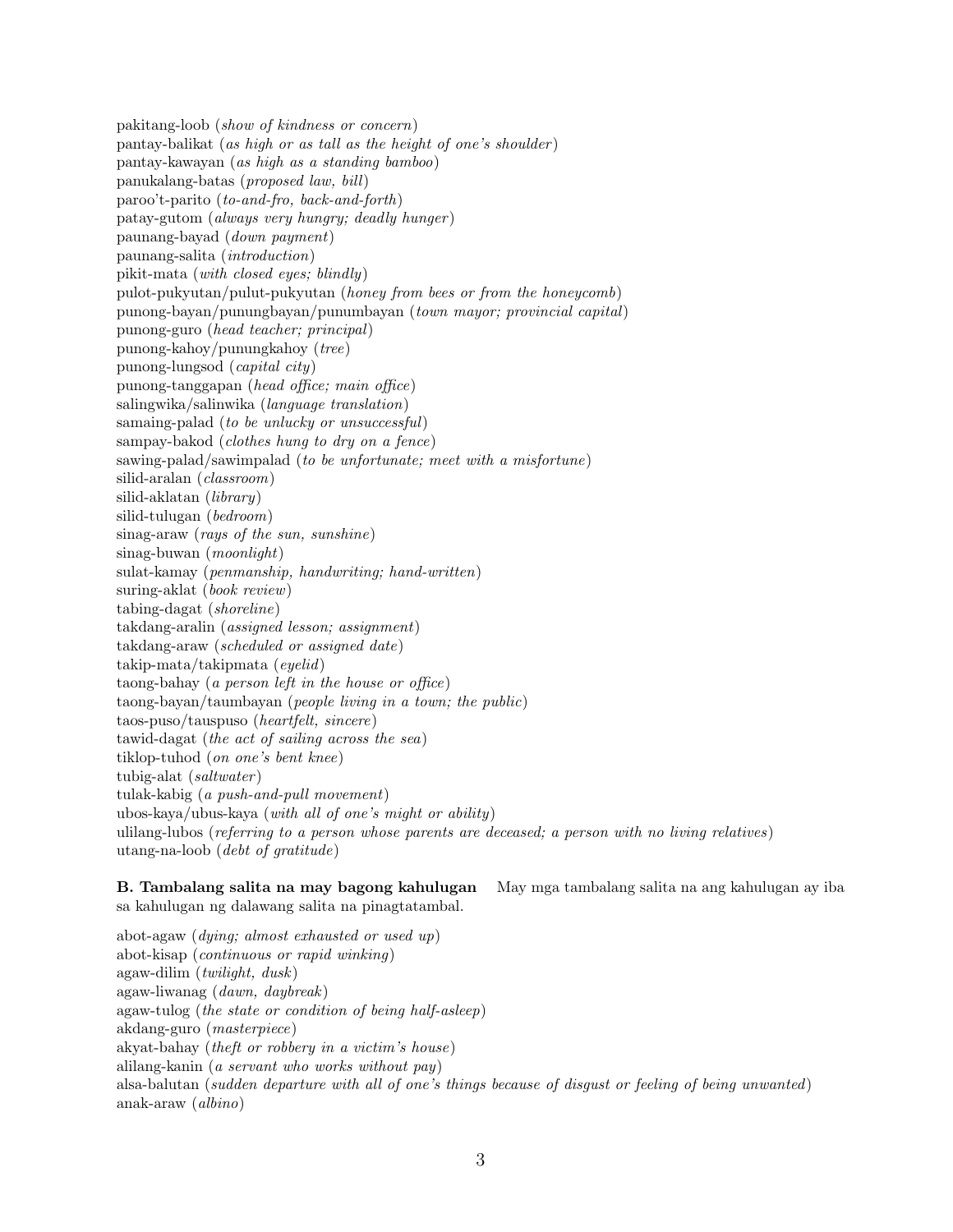anak-pawis (common laborer or worker ) bahag-buntot (cowardly, afraid) bahaghari (rainbow) bahay-bata (uterus, womb) balatkayo (disguise, hypocrisy) balat-sibuyas (easily hurt, sensitive; having smooth or fine skin) balitang-kutsero (news that is untrue) bantay-salakay (a guardian who attacks that which it is guarding; a traitor ) basag-ulo (quarrel, trouble) basang-sisiw (a person who looks sickly, dejected, pitiful, or helpless) batong-buhay (a hard stone with fine grains) bugtong-hininga (sigh) bukambibig (common saying; favorite expression; household word) bukang-liwayway (dawn, daybreak) bukod-tangi (exceptional) bulaklak-dila (words said without seriousness) bungang-araw (prickly heat) buto't-balat (lean, thin, skinny) daang-bakal/daambakal (railroad, railway) dapit-hapon (sunset, dusk, twilight) hampas-kalabaw (strong and merciless beating) hampas-lupa/hampaslupa (vagrant, vagabond; good-for-nothing) hanapbuhay (*occupation, employment; source of income*) hatinggabi (midnight) hunos-dili/hunusdili (careful consideration before acting; prudence in decision-making or judgment) ibayong-dagat (abroad; foreign land) itulak-kabigin (it is the same in both cases; neither has an advantage over the other) kabayong-dagat (seahorse) kapit-bahay/kapitbahay (neighbor ) kapit-tuko (tightly holding on to something or someone) kapus-palad/kapuspalad (less fortunate people; poor people) kuskos-balungos (unnecessary attention given to small or petty details) lamang-lupa (any type of root crop or tuber; gnome) luksang-parangal (eulogy) luksong-tinik (a children's game where two players stack their hands and feet together and the opponents jump over it) lupang-tinubuan (one's native country or land) lutong-makaw (rigged, as in a game or competition; manipulated for one's own gain or profit) madali't-sabi (therefore, consequently; in short) matang-lawin (hawk-eyed; keen-sighted) matang-manok (with or having eyes that cannot see in the dark) matang-pusa (keen-sighted as a cat, especially at night; having almond-shaped eyes) matapobre (rich persons who are snobbish towards, oppress, or look down on poor people) ngiting-aso (sarcastic smile; sneer ) pakitang-tao (hypocrisy; pretense) pampalubag-loob (consolation) pantawid-gutom (something eaten to stave off hunger ) pantay-paa (dead person) pasang-krus (a person or thing that someone has to bear with patience and sacrifice; burden) pulot-gata/pulut-gata/pulotgata (honeymoon) punong-abala (host or hostess) pusong-mamon (softhearted) puting-tainga/puting-tiyan (a selfish or stingy person) rosas-hapon (chrysanthemum)